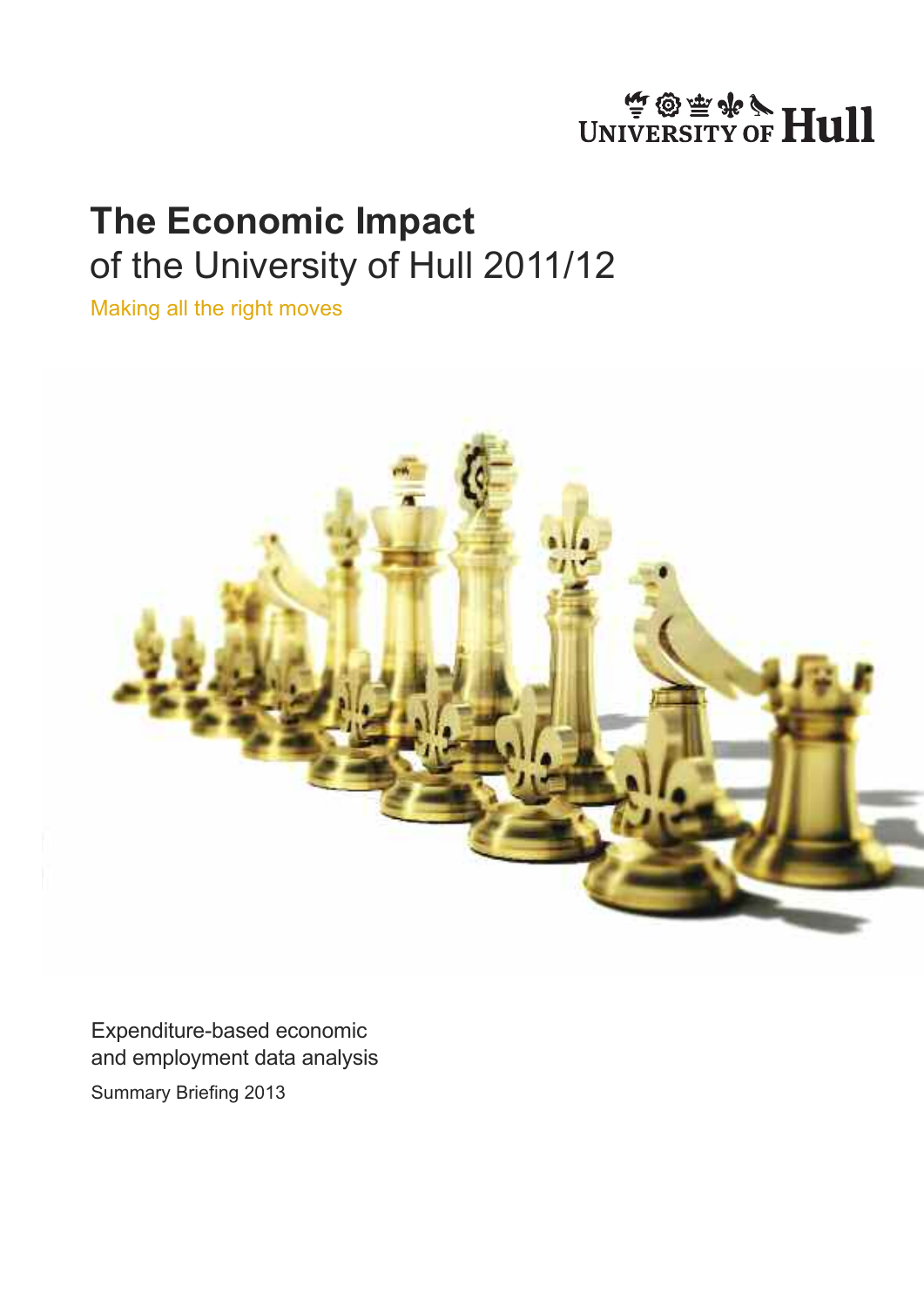# WINIVERSITY OF **Hull**



The flaming torch is a symbol of education and learning, and can also be interpreted as representing a pioneering spirit.



The white rose was adopted as a device by the first Duke of York, son of Edward III, in 1385 and later became more widely associated with Yorkshire.



The ducal coronet is taken from the coat of arms of the city of Kingston upon Hull, in reference to the Royal Charter granted to the city by King Edward I in 1299.



The fleur de lys is taken from the coats of arms of Lincoln and Lincolnshire, representing their inclusion in the geographical area that the University was established to serve.



The dove, symbolising peace, is taken from the coat of arms of Thomas Robinson Ferens, the University's foremost original benefactor.

Connect with Hull **www.hull.ac.uk**





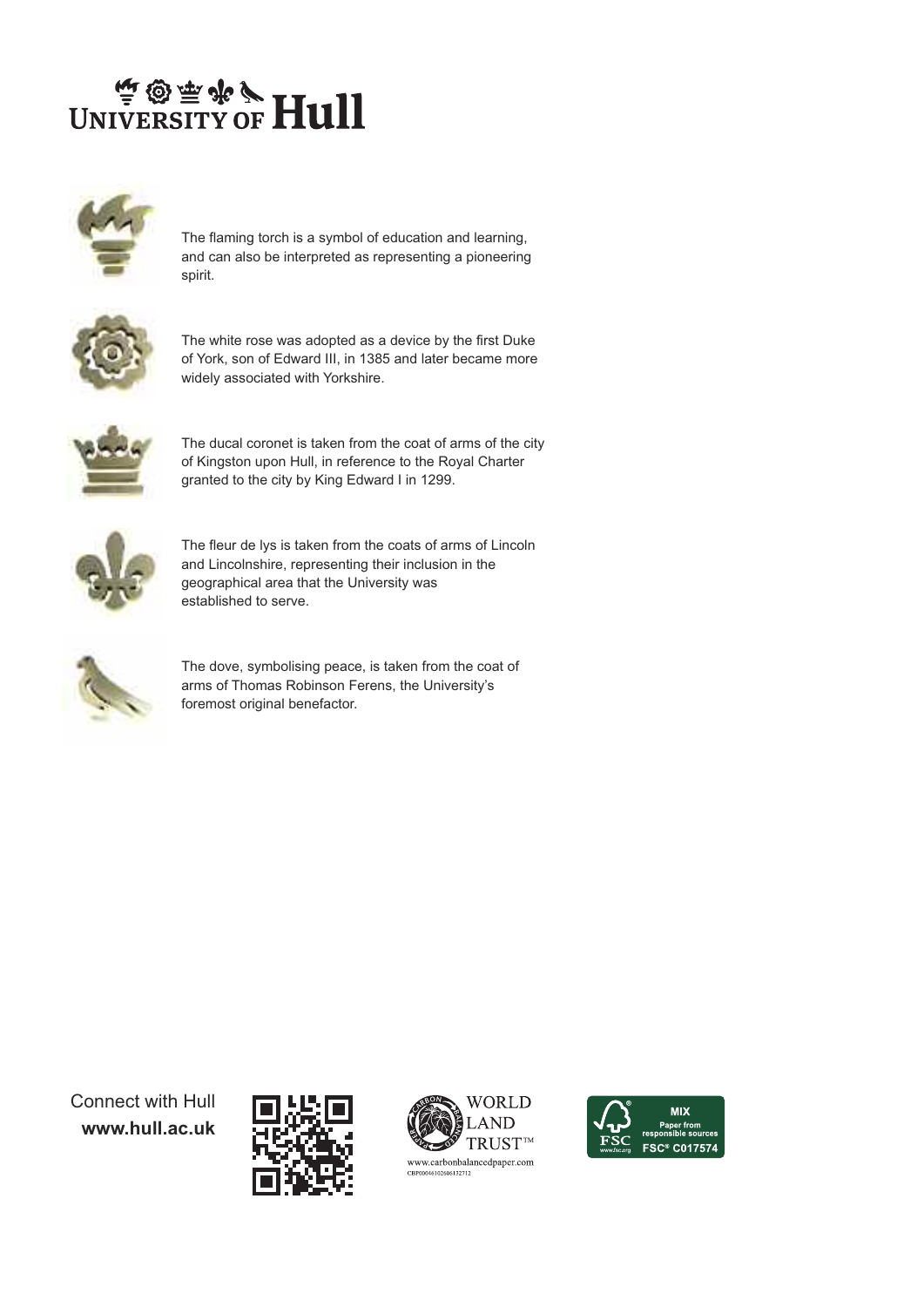### **The Economic Impact of the University of Hull 2011/12 Contents**

| <b>Key Findings</b>                                                                      | 2  |
|------------------------------------------------------------------------------------------|----|
| <b>About the Update</b>                                                                  | 4  |
| <b>Findings</b>                                                                          | 5  |
| The University is a significant employer                                                 | 5  |
| Direct revenue of £172m                                                                  | 6  |
| Global economic impact worth £590m to UK<br>economy and supports more than 6,100 jobs    | 7  |
| Export earnings worth £53m and a major<br>contributor to UK's balance of trade           | 10 |
| Off campus spending by students injects<br>almost £280m into the local economy           | 10 |
| Additional value leveraged to UK of more than<br>£420m and 4,050 jobs                    | 11 |
| £220m additional output and 2,200 jobs at<br>UK level based on University turnover alone | 11 |
| The multiplier effect generated by the<br><b>University is considerable</b>              | 12 |

"The University of Hull is proud of its place at the heart of the region's educational and economic landscape. Not only are we generating revenue to benefit our community financially, we are raising the intellectual equity and aspiration of its most important asset: people."

**Professor Calie Pistorius Vice-Chancellor**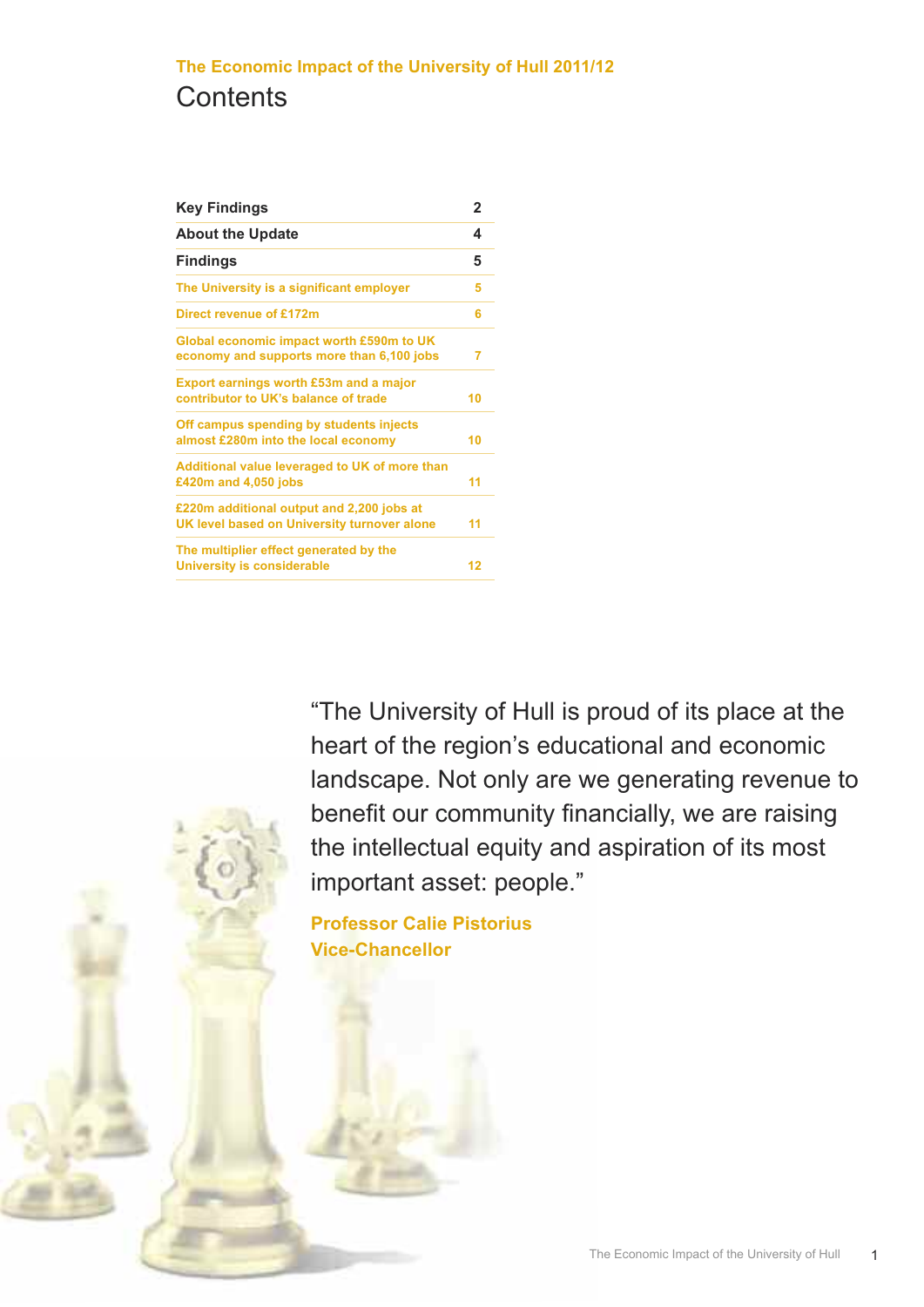The global economic impact of the spending and activities of the University of Hull, its employees, students and its business transactions is worth £590m to the UK economy (£475m in Yorkshire and the Humber region) and supports 6,100 FTE jobs (5,200 in Yorkshire and the Humber region).

The University of Hull is a significant employer and one of the largest in the city of Hull and the wider Humber area, providing 2,100 full-time equivalent (FTE) jobs on its campuses in Hull and Scarborough.

The University's revenue of £172.4m is equivalent to 1.2% of the £14.6bn output productivity of the Humber region economy in 2011. At £14.3m, the Scarborough campus represents around 1% of the value of the £1.52bn Scarborough economy.

Two-thirds of the University's revenue is derived from public sector funding, mainly in the form of its core Higher Education Funding Council for England teaching and learning grants, and tuition fees from UK students. The University's international income from international student tuition fees and research grants or contracts is a significant revenue source at 14% of all revenue.

The Scarborough campus generates an estimated £42m to the local economy – around 4% of the value of the Scarborough economy – and supports more than 550 jobs in the local area.

Through its international revenue and spending by international students, the University generates substantial export earnings worth £53m and is a major contribution to the UK's balance of trade.

Off-campus spending by students injects almost £340m into the UK economy (£280m Yorkshire and the Humber region) and supports around 1,900 FTE jobs.

The net effect or value added levered by the University (less its turnover of £172m) is worth £420m and 4,050 jobs to the UK.

Excluding student and visitor spend and based on University turnover alone, results in additional indirect 'knock-on' benefits worth £220m in output and 2,200 jobs at the UK level, with a focus on manufacturing, wholesale and retail, and business.

The multiplier effect generated by the University is considerable, with 25 FTE jobs created at the UK level per £1m handled – comprising 12 jobs directly in the University, 10 additional jobs across Yorkshire and the Humber region, plus three additional jobs across the rest of the UK.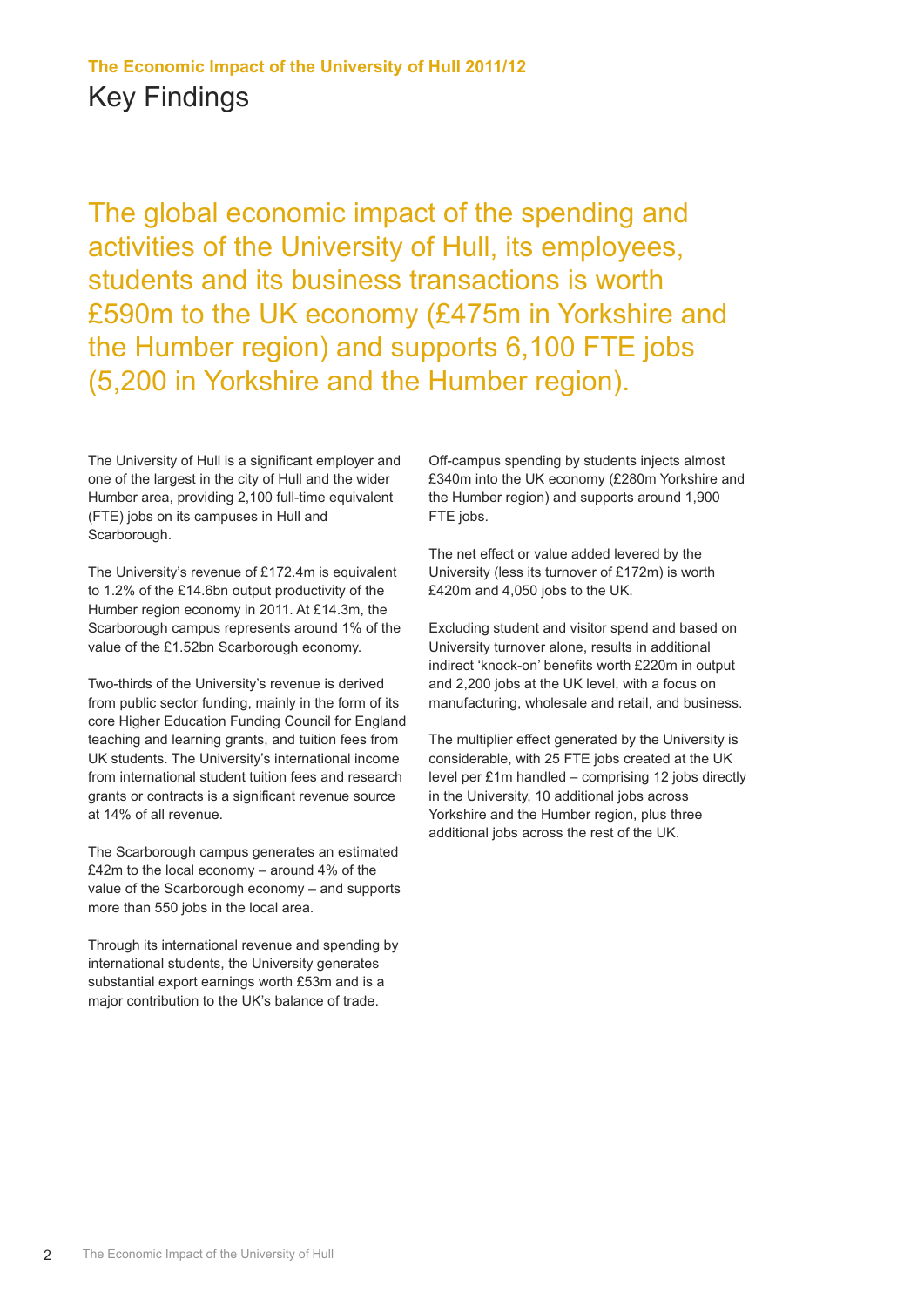*Humber Bridge, East Yorkshire countryside*

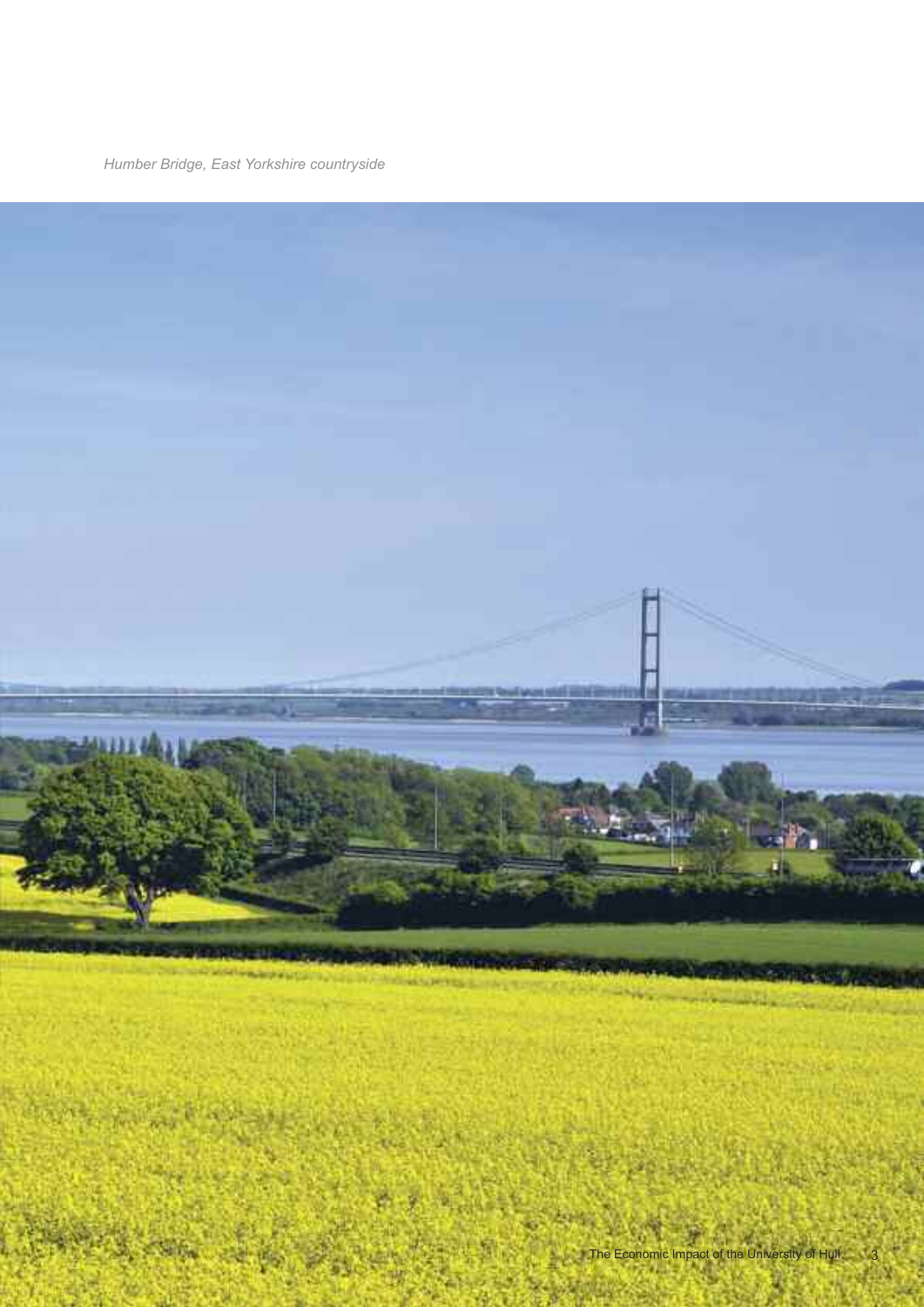### **The Economic Impact of the University of Hull 2011/12** About the Update

The Economic Impact of the University of Hull was produced for the University in May 2011 in an attempt to understand the unique economic contribution to the local economy of the University and its two campuses in Hull and Scarborough. It comprised a separately commissioned expenditure-based study of economic and employment indicators established by the Universities UK Economic Impact Modelling System using the 2009/10 Financial Statement, produced by Viewforth Consulting (Kelly, McNicoll) in March 2011. It was the first time such a comprehensive account of the direct and indirect economic impact of the

University on the local area had been undertaken. It also captured the extent, richness and interdependencies of its interactions with business, local community, partners and other higher education institutions.

This updated version takes account of the latest available 2011/12 Financial Statement and comprises an expenditure-based analysis of the economic and employment data. To ensure consistency with the earlier report, this analysis adopts the same economic and employment multipliers previously used.

|  |  | Figure 1: Output and Employment Multipliers for University of Hull and Scarborough Campus |
|--|--|-------------------------------------------------------------------------------------------|
|--|--|-------------------------------------------------------------------------------------------|

| <b>Multiplier</b>                             | <b>Regional</b> | <b>UK</b> |                                                                                                                                                                           |
|-----------------------------------------------|-----------------|-----------|---------------------------------------------------------------------------------------------------------------------------------------------------------------------------|
| Output<br>$(\text{per } \pounds \mathbf{1m})$ | 1.94            | 2.29      | For every £1m of the University's own output,<br>a further £1.29m is generated in other parts<br>of the economy, £0.94m of which is in<br>Yorkshire and the Humber region |
| Employment<br>$(per 100$ FTEs)                | 1.82            | 2.04      | For every 100 FTE jobs at the University.<br>an additional 104 jobs are generated in<br>other UK industries – with 82 of these jobs<br>in Yorkshire and the Humber region |

Source: Derived from Universities UK Economic Impact Modelling System 2009, Viewforth Consulting 2009/10

The update was undertaken by Ben Fletcher, an independent policy and research specialist and former Policy and Research Manager at the sub-regional economic development partnership, the Humber Economic Partnership.

The economic multiplier of money handled by the University is considerable. For every £1m turnover handled by the University, a further £1.29m is generated in other parts of the economy, £0.94m of which is in Yorkshire and the Humber region. For every 100 FTE jobs at the University, an additional 104 jobs are generated in other UK industries – with 82 of these jobs in Yorkshire and the Humber region. Estimates for the Scarborough campus are made based on its proportion of University of Hull turnover and numbers of local, rest of UK and international students.

This short summary briefing presents the headline results from the 2011/12 expenditure-based analysis.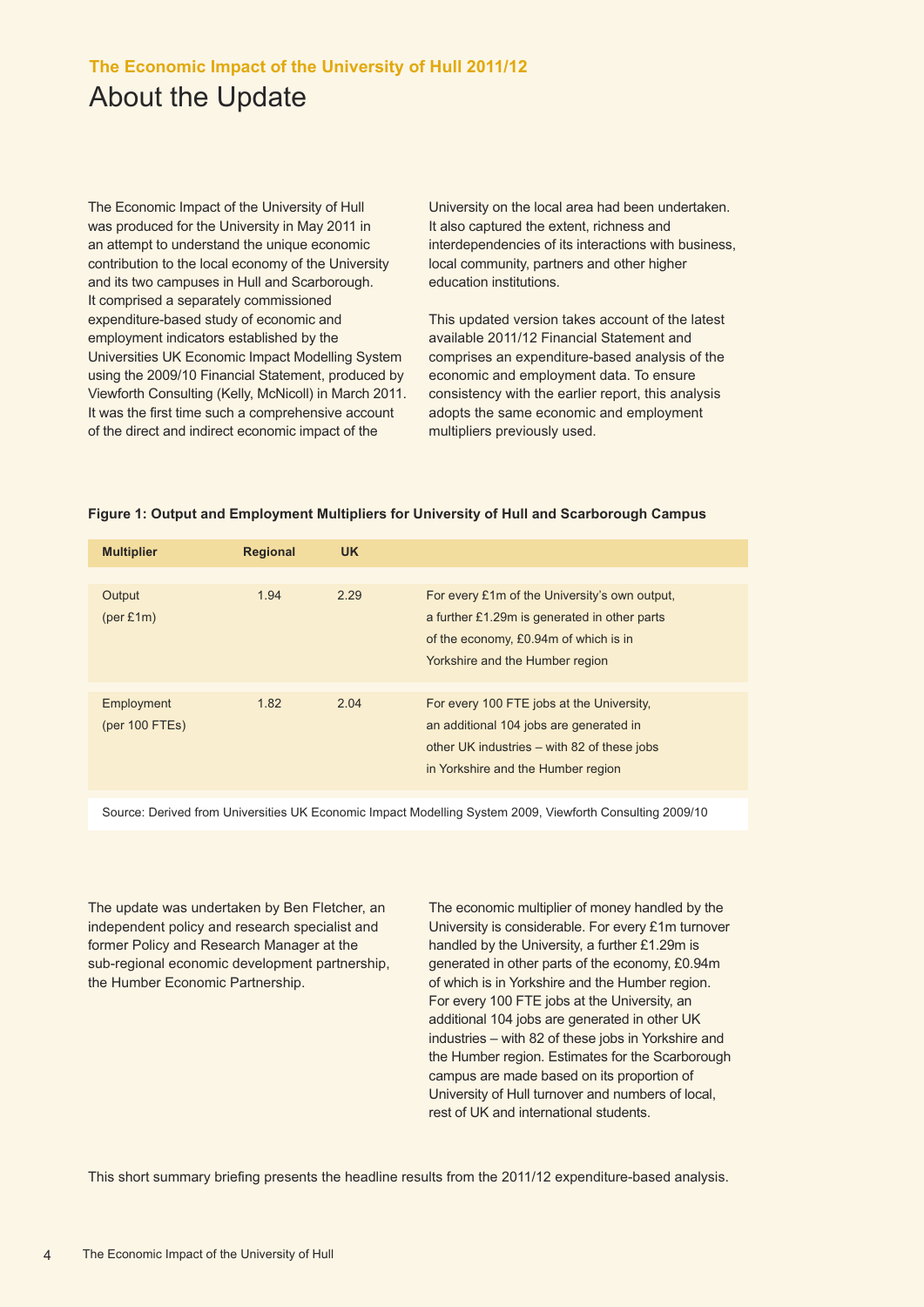

#### **The University is a significant employer**

The University of Hull is a significant employer and one of the largest in the city of Hull and the wider Humber area. It directly provided 2,100 FTE jobs on its campuses in Hull and Scarborough during 2011/12. In 2011/12, the University directly employed 224 people<sup>1</sup> at the Scarborough Campus – 10.7% of the University of Hull's workforce and itself an important local employer.

#### **Figure 2: Occupational Employment Structure, University of Hull and the Humber region, 2012**



#### **Occupational Employment Structure – University v the Humber region, 2012**

Source: Labourforce Survey, Office for National Statistics, University of Hull HESA Return 2011/12

There is an emphasis on highly skilled academic, professional and management level employment. The University also provides a whole spectrum of other employment roles, including catering, maintenance, administration and security.

Approaching two-thirds of the University staff hold a qualification equivalent to NVQ Level 4 or higher. More than two-fifths are qualified to NVQ Level 5 or above, 12% hold NVQ Level 2 and 7% of staff have no qualifications.

1Excludes fee-paid staff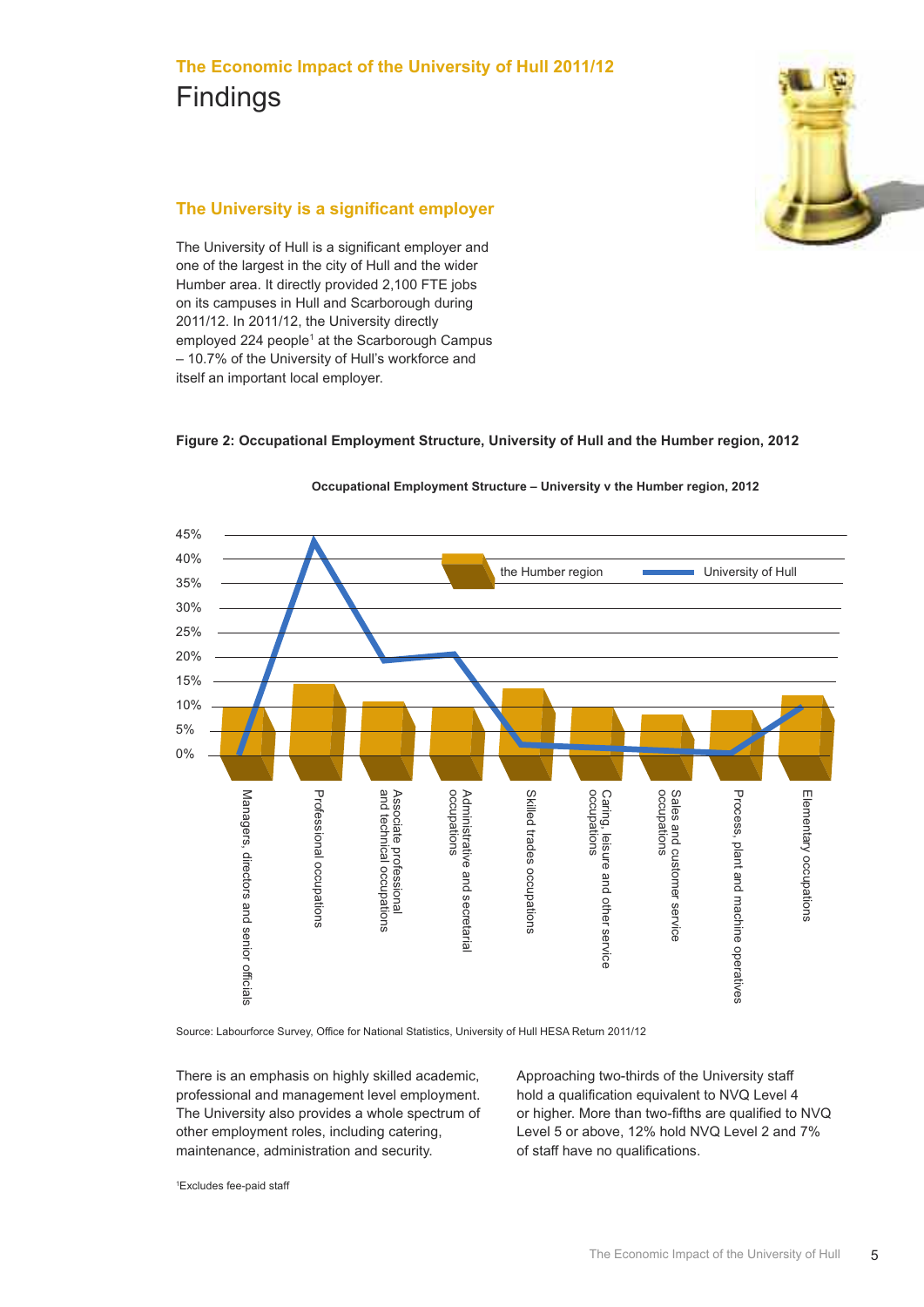

#### **Figure 3: Qualifications Held By University Staff, 2011/12**

**Highest Qualification Held by Staff, 2011/12 (%)**

Source: 2011/12 Financial Statement

#### **Direct revenue of £172m**

The University's direct output in 2011/12 was £172.4m, equivalent to 1.2% of the total £14.6bn output productivity of the Humber region in 2011. It underlines the significant direct contribution the University makes to the economy. It also contributed around £5.8m in national insurance and social security payments, made direct to the Government in 2011/12.

The turnover or output of the Scarborough Campus in 2011/12 was £14.3m – representing 8.3% of the turnover of the University of Hull Group and just less than 1% of the value of the £1.52bn Scarborough economy. Staff wages and salaries form the largest expenditure heading.

Approaching two-thirds of the University's revenue is derived from public sector funding, mainly in the form of its core Higher Education Funding Council for England teaching and learning grants and from tuition fees from UK students and education contracts. The University's international income, comprising mainly tuition fees from international students and research grants or contracts is a significant revenue source. Although small in comparison to the University's main public revenue sources, its revenue from private-sector sources in the form of tuition fees relating to continuing professional development and skills development paid for by business and employers and as research activities performed for employers represents an important income stream.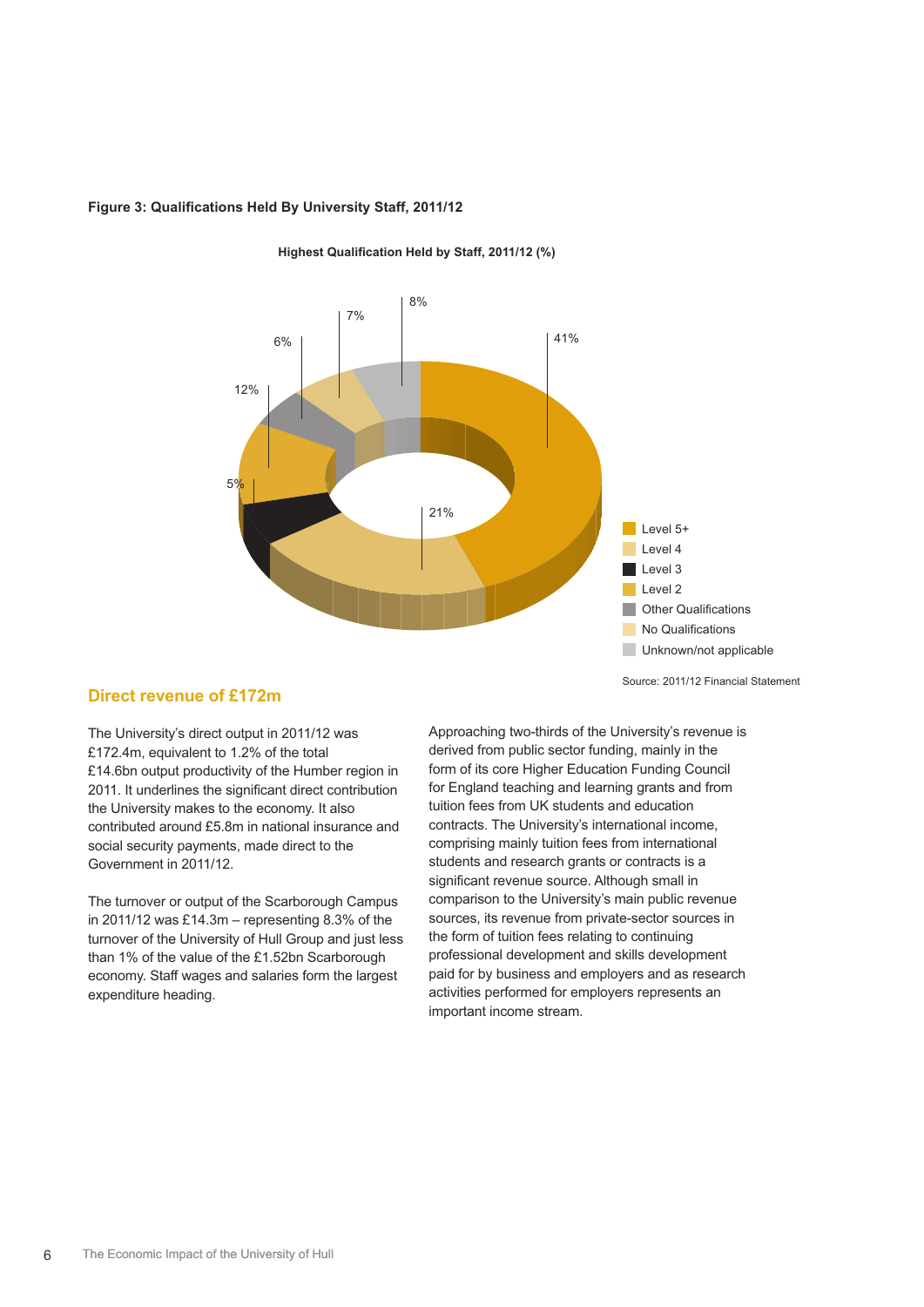

#### **Figure 4: Revenue Sources, 2011/12**

**University of Hull: Revenue Sources, 2011/12 (£1.72m)**

Through its spending and activities, and those of its staff, the University generates an additional 2,200 FTE jobs across the UK, of which, 1,700 (around 80%) are attributable to Yorkshire and the Humber region – a total direct and secondary FTE UK jobs impact of 4,300. This is slightly down on the March 2010-based analysis due to a reduced FTE workforce since 2009/10. The Scarborough Campus expenditure generates around 230 additional jobs across the UK, with 180 jobs directly attributable to the local economy – a total employment impact of almost 460 FTE jobs.

#### **Global economic impact worth £590m to UK economy and supports more than 6,100 jobs**

The overall value or global impact of the activities and spending of the University of Hull, its employees, students and its business interactions is worth an estimated £590m to the UK economy – representing around 4% of the total value of the Humber region economy and supporting 6,100 UK jobs. Of this, £475m is attributable to the Yorkshire and Humber regional economy and supports 5,200 FTE jobs in the region. The results are impressive and underline the significant economic importance of the University to the region. This is slightly down on the March

2010-based analysis due mainly to slightly reduced student numbers and FTE head of staff with a modest rise in University turnover since 2009/10.

The global impact of the University's activities and spending at the Scarborough Campus and in the town by its employees, students and through its business interactions is worth an estimated £42m to the local economy plus a further £11m spread across the rest of the UK. This represents around 9% of the total global output generated by the University of Hull Group within the Yorkshire and Humber region and just less than 4% of the total value of the £1.52bn Scarborough economy in 2010.

In terms of the employment impact, the Scarborough Campus spending supports more than 550 jobs in the local area plus a further 100 jobs spread throughout the UK. It comprises around 9% of all HE sector jobs in York and North Yorkshire sub-region and 1.5% of the Scarborough workforce of 39,100. It also accounts for around 10% of the 5,200 jobs in the Yorkshire and Humber region by the University of Hull Group.

It represents an increase in impact since the March 2009/10-based analysis.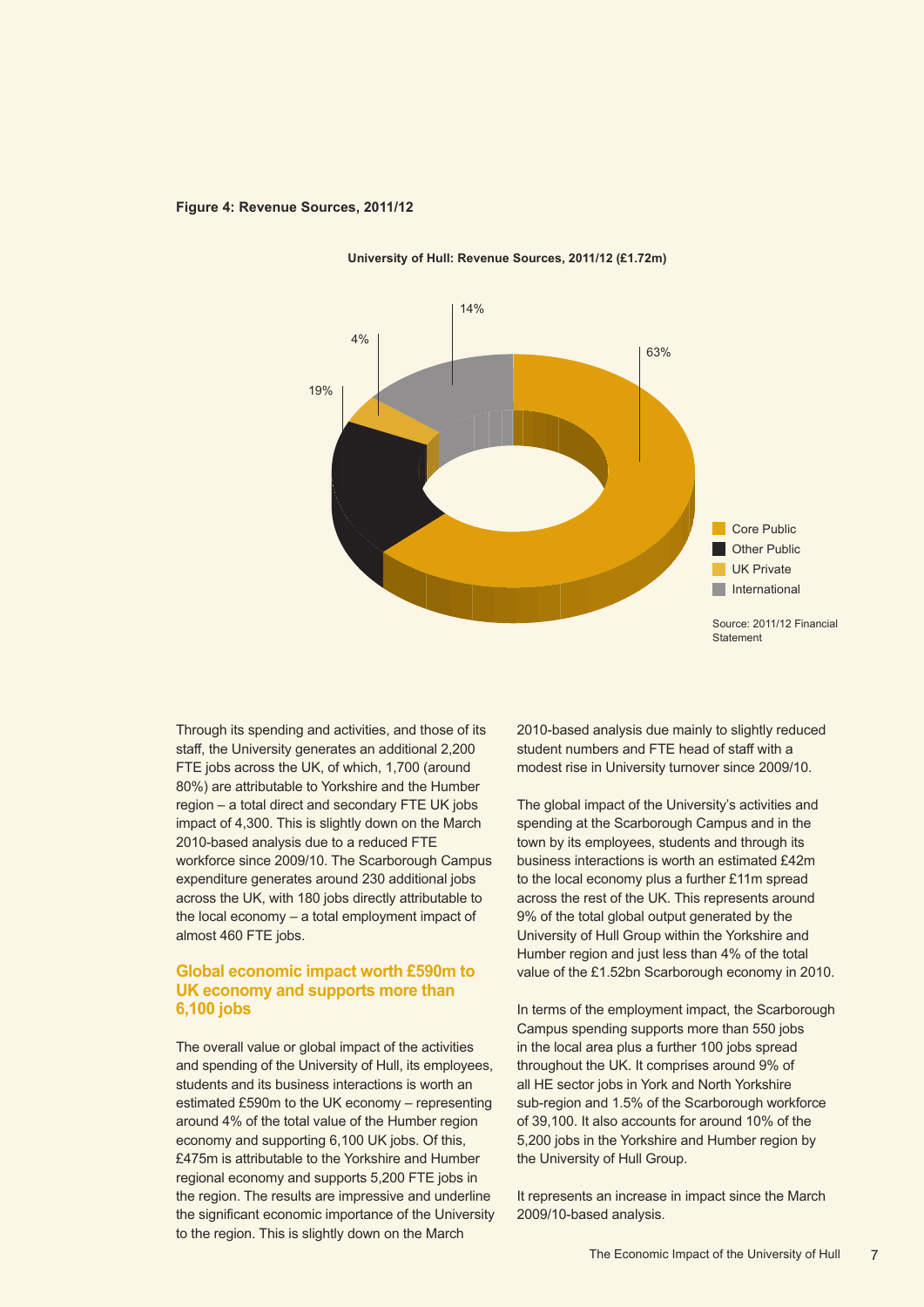*Aerial view of the Scarborough Campus*



**Figure 5: The total impact of University of Hull and Scarborough Campus activity in 2011/122**

| Category                                                                  | <b>Direct</b><br>(Em) | <b>Total</b><br><b>Knock-on</b><br><b>Impact</b><br>on UK | <b>Of Which</b><br><b>Total Knock-</b><br>on Impact<br><b>Accruing to</b><br><b>Yorkshire and</b><br>the Humber<br>region | <b>Total Impact</b><br>on UK<br>(Direct Plus<br>Knock on) | <b>Total Impact</b><br>on Yorkshire<br>and the<br><b>Humber</b><br>region<br>(Direct Plus<br>Knock on) |
|---------------------------------------------------------------------------|-----------------------|-----------------------------------------------------------|---------------------------------------------------------------------------------------------------------------------------|-----------------------------------------------------------|--------------------------------------------------------------------------------------------------------|
| Output (£m)                                                               |                       |                                                           |                                                                                                                           |                                                           |                                                                                                        |
| (1) The University of Hull                                                | 172.4                 | 222.3                                                     | 162.0                                                                                                                     | 394.7                                                     | 334.4                                                                                                  |
| (1a) Of which, Scarborough Campus (8.3% of UG)                            | 14.3                  | 18.5                                                      | 13.5                                                                                                                      | 32.8                                                      | 27.8                                                                                                   |
| (2) Generated by International Students                                   |                       | 32.0                                                      | 22.7                                                                                                                      | 32.0                                                      | 22.7                                                                                                   |
| (2a) Of which, Scarborough Campus (9% SC student population)              |                       | 1.8                                                       | 1.3                                                                                                                       | 1.8                                                       | 1.3                                                                                                    |
| (3) Generated by UK Students from Outside the Yorkshire and Humber region |                       | 68.3                                                      | 48.5                                                                                                                      | 68.3                                                      | 48.5                                                                                                   |
| (3a) Of which, Scarborough Campus (35% SC student population)             |                       | 7.0                                                       | 4.9                                                                                                                       | 7.0                                                       | 4.9                                                                                                    |
| (4) Generated by Local Students                                           |                       | 98.3                                                      | 69.8                                                                                                                      | 98.3                                                      | 69.8                                                                                                   |
| (4a) Of which, Scarborough Campus (56% SC student population)             |                       | 11.1                                                      | 7.9                                                                                                                       | 11.1                                                      | 7.9                                                                                                    |
| (2-4) Total Employment Derived from Student Output, University of Hull    |                       | 198.5                                                     | 141.0                                                                                                                     | 198.5                                                     | 141.0                                                                                                  |
| (2a-4a) Of which, Scarborough Campus (10% of UG)                          |                       | 19.9                                                      | 14.1                                                                                                                      | 19.9                                                      | 14.1                                                                                                   |
| <b>Total Combined Impact of University Activity</b>                       | 172.4                 | 420.9                                                     | 303.0                                                                                                                     | 593.2                                                     | 475.3                                                                                                  |
| Of which, Scarborough Campus                                              | 14.3                  | 38.3                                                      | 27.5                                                                                                                      | 52.6                                                      | 41.9                                                                                                   |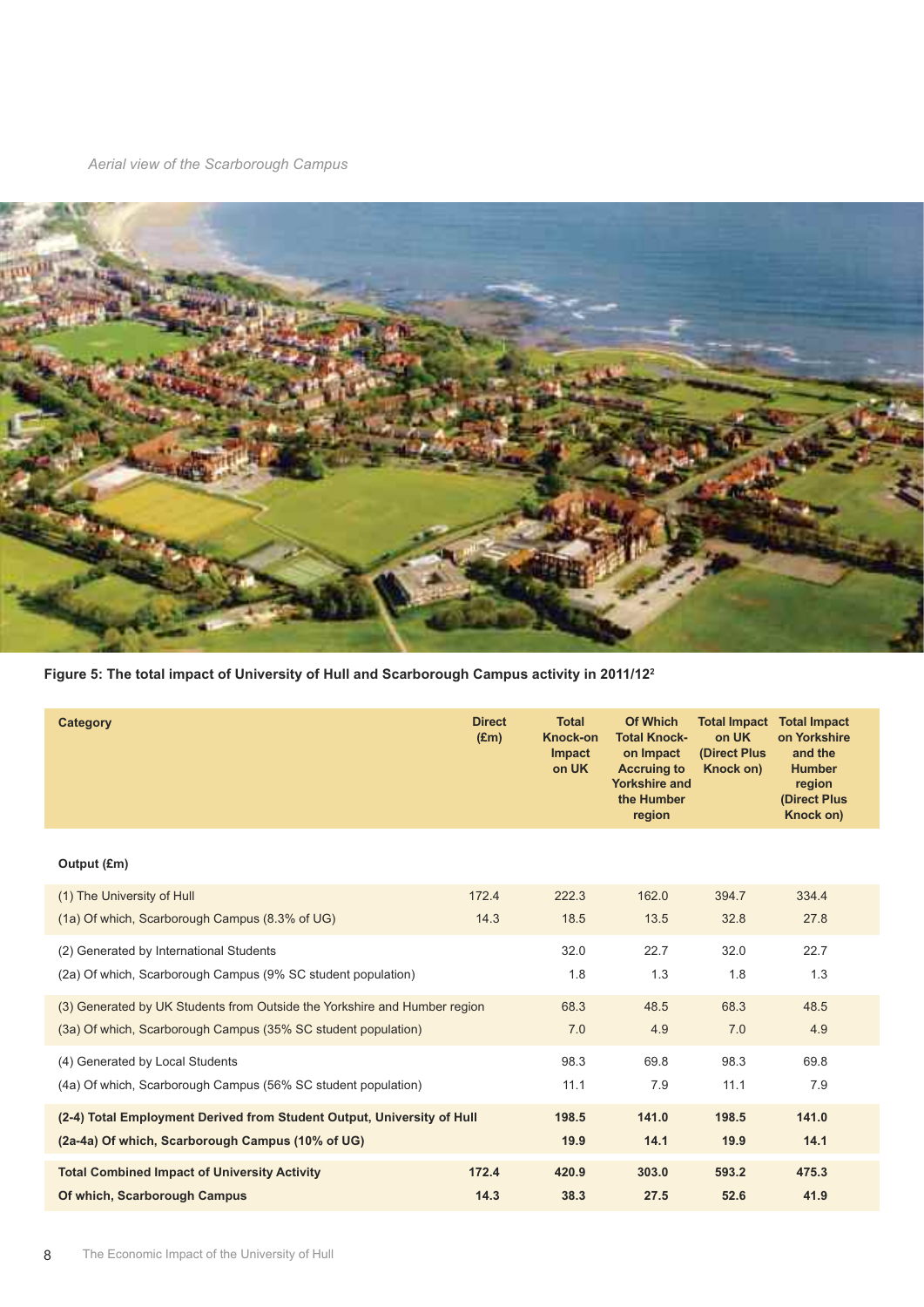

#### **Figure 5 (cont.): The total impact of University of Hull and Scarborough Campus activity in 2011/122**

| Category                                                                  | <b>Direct</b><br>$(\text{Em})$ | <b>Total</b><br><b>Knock-on</b><br><b>Impact</b><br>on UK | <b>Of Which</b><br><b>Total Knock-</b><br>on Impact<br><b>Accruing to</b><br><b>Yorkshire and</b><br>the Humber<br>region | <b>Total Impact</b><br>on UK<br>(Direct Plus<br>Knock on) | <b>Total Impact</b><br>on Yorkshire<br>and the<br><b>Humber</b><br>region<br>(Direct Plus<br>Knock on) |
|---------------------------------------------------------------------------|--------------------------------|-----------------------------------------------------------|---------------------------------------------------------------------------------------------------------------------------|-----------------------------------------------------------|--------------------------------------------------------------------------------------------------------|
| <b>FTE Employment</b>                                                     |                                |                                                           |                                                                                                                           |                                                           |                                                                                                        |
| (1) The University of Hull                                                | 2090                           | 2174                                                      | 1714                                                                                                                      | 4264                                                      | 3804                                                                                                   |
| (10.7%) (1a) Of which, Scarborough Campus (10.7%)                         | 224                            | 233                                                       | 183                                                                                                                       | 456                                                       | 407                                                                                                    |
| (2) Generated by International Students                                   | $\Omega$                       | 302                                                       | 221                                                                                                                       | 302                                                       | 221                                                                                                    |
| (2a) Of which, Scarborough Campus (9% SC student population)              | 0                              | 17                                                        | 12                                                                                                                        | 17                                                        | 12                                                                                                     |
| (3) Generated by UK Students from outside the Yorkshire and Humber region |                                | 645                                                       | 472                                                                                                                       | 645                                                       | 472                                                                                                    |
| (3a) Of which, Scarborough Campus (35% SC student population)             |                                | 66                                                        | 48                                                                                                                        | 66                                                        | 48                                                                                                     |
| (4) Generated by local Students                                           |                                | 929                                                       | 680                                                                                                                       | 929                                                       | 680                                                                                                    |
| (4a) Of which, Scarborough Campus (56% SC student population)             |                                | 105                                                       | 77                                                                                                                        | 105                                                       | 77                                                                                                     |
| (2-4) Total Employment Derived from Student Output, University of Hull    |                                | 1876                                                      | 1373                                                                                                                      | 1876                                                      | 1373                                                                                                   |
| (2a-4a) Of which, Scarborough Campus (10% of UG)                          |                                | 188                                                       | 137                                                                                                                       | 188                                                       | 137                                                                                                    |
| <b>Total Combined Impact of University Activity</b>                       | 2090                           | 4050                                                      | 3087                                                                                                                      | 6140                                                      | 5177                                                                                                   |
| Of which, Scarborough Campus                                              | 224                            | 420                                                       | 321                                                                                                                       | 644                                                       | 545                                                                                                    |



Source: Derived from Universities UK Economic Impact Model (2009), Viewforth Consulting for University of Hull, March 2011 and updated for latest 2011/12 Financial Statement.

<sup>2</sup> Figures for Scarborough are estimates based on proportions of total revenue at the University of Hull Group and weighted by the composition of the student population at the Scarborough Campus. Figures have been rounded accordingly.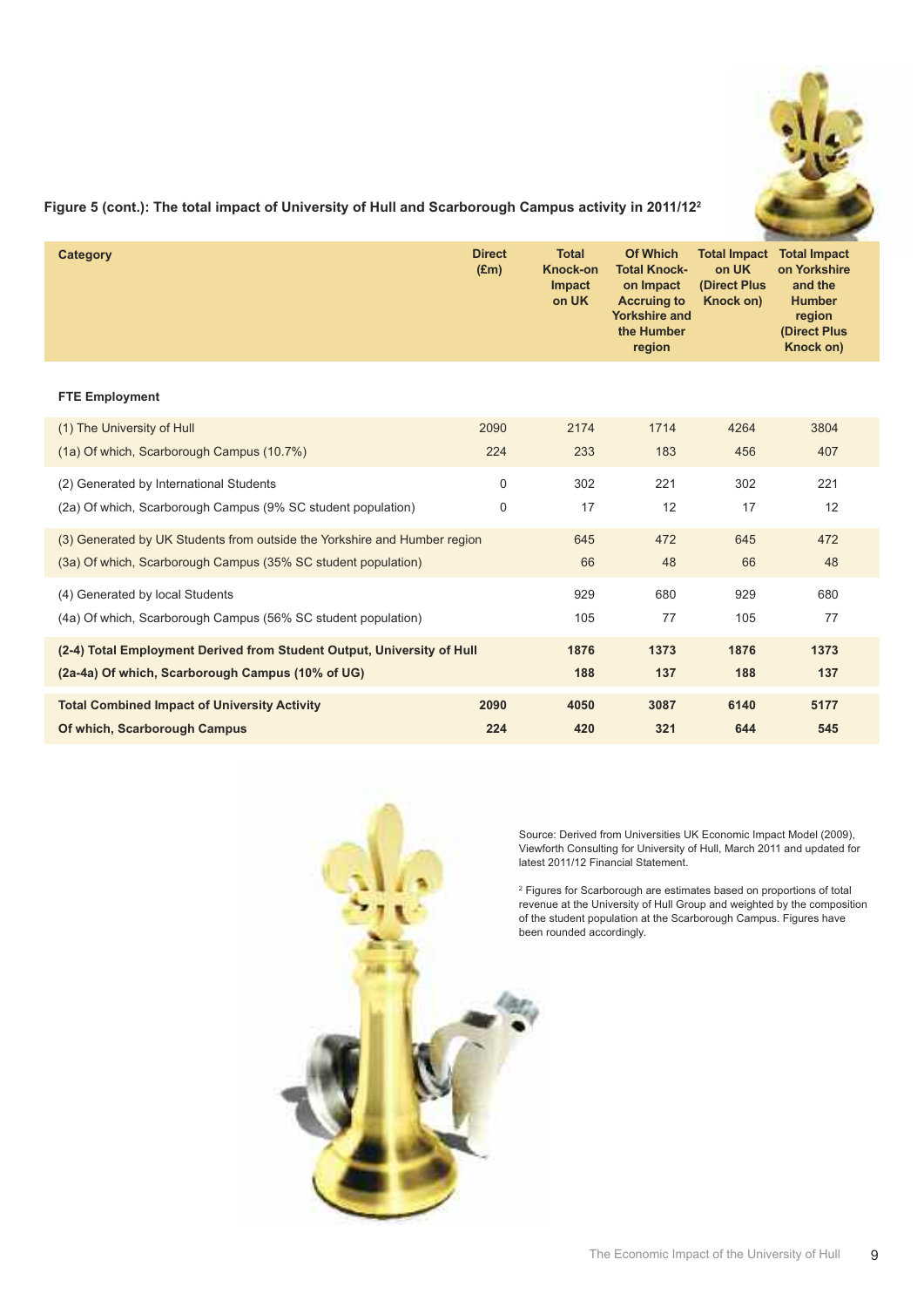#### **Export earnings worth £53m and a major contributor to UK's balance of trade**

The University generates substantial export earnings and is an important contributor to the UK's balance of trade. Its 'international' revenue<sup>3</sup> of £30.2m from tuition fees from overseas students and other income plus estimated off-campus expenditure of international students worth around £23m – represents around £53m in export earnings. This is slightly up on the previous March 2010-based analysis due to the notable increase in direct international University revenues (tuition fees, research grants, etc) from since 2009/10.

#### **Off-campus spending by students injects almost £280m into the local economy**

Student and visitor spending represents a major economic injection to the local economy. The combined off campus expenditure of the University's international, rest of UK and locally domiciled student population is estimated at £142m. In turn this generates an additional £200m in output across the UK (£141m in Yorkshire and the Humber region) and some 1,900 FTE jobs (1,400 in Yorkshire and the Humber region). The combined impact of University of Hull students injects almost £280m into the local economy. This is slightly down on the March 2010-based analysis due mainly to slightly reduced student numbers since 2009/10.

The impact of the off-campus spending of the student population in Scarborough is considerable. In 2011/12, this was estimated to be around £14m – about 10% of the £142m estimated off-campus student expenditure across the whole University of Hull Group. Through the multiplier effect it is estimated that this generates an additional £14m for the Scarborough area, plus a further £6m across the rest of the UK. The combined impact of students at the Scarborough Campus is estimated at around £28m. This expenditure supports almost 140 jobs in Scarborough and the surrounding coastal settlements, plus a further 50 jobs across the UK.

Locally domiciled students studying at the University represent just less than half of the student population and spent an estimated £70.2m off campus in 2011/12. This generated £98m of output and more than 900 jobs across the UK (£69.8m and 680 jobs across Yorkshire and the Humber region). International students spent an estimated £22.8m off campus in the year, which generated an additional £32m of output and 300 FTE jobs across the UK – of which, £22.7m of output and 220 FTE jobs are attributable to Yorkshire and the Humber region. Notably, students from the rest of the UK – representing more than one-third of the student population – spent an estimated £48.8m off campus leading to £68m of output and 650 jobs across the UK (of which Yorkshire and the Humber region represented £48.5m of output and 470 jobs).

Unsurprisingly, the Scarborough campus has a slightly different student population profile to the main University Group, with a higher representation of locally based students and a lower proportion of international students. Locally domiciled students studying at the Scarborough Campus represent 56% of its student population and spent an estimated £8m off campus in 2011/12. This generated £8m in additional output and almost 80 jobs in Yorkshire and the Humber region, plus £3m and almost 30 FTE jobs across the rest of the UK. International students spent an estimated £1.3m off campus in the year, which generated an additional £1.3m of output and 12 FTE jobs in Yorkshire and the Humber region. Students from the rest of the UK – representing more than one-third of the student population – spent an estimated £5m off campus leading to £5m of additional output and around 50 jobs in the local area (plus a further £2m in output and 18 FTE jobs respectively across the rest of the UK).

<sup>3</sup>International revenue was derived from University of Hull Finance Office data and includes non-EU fees, income from international research and consultancy, together with other services to international customers including, for example, conference accommodation.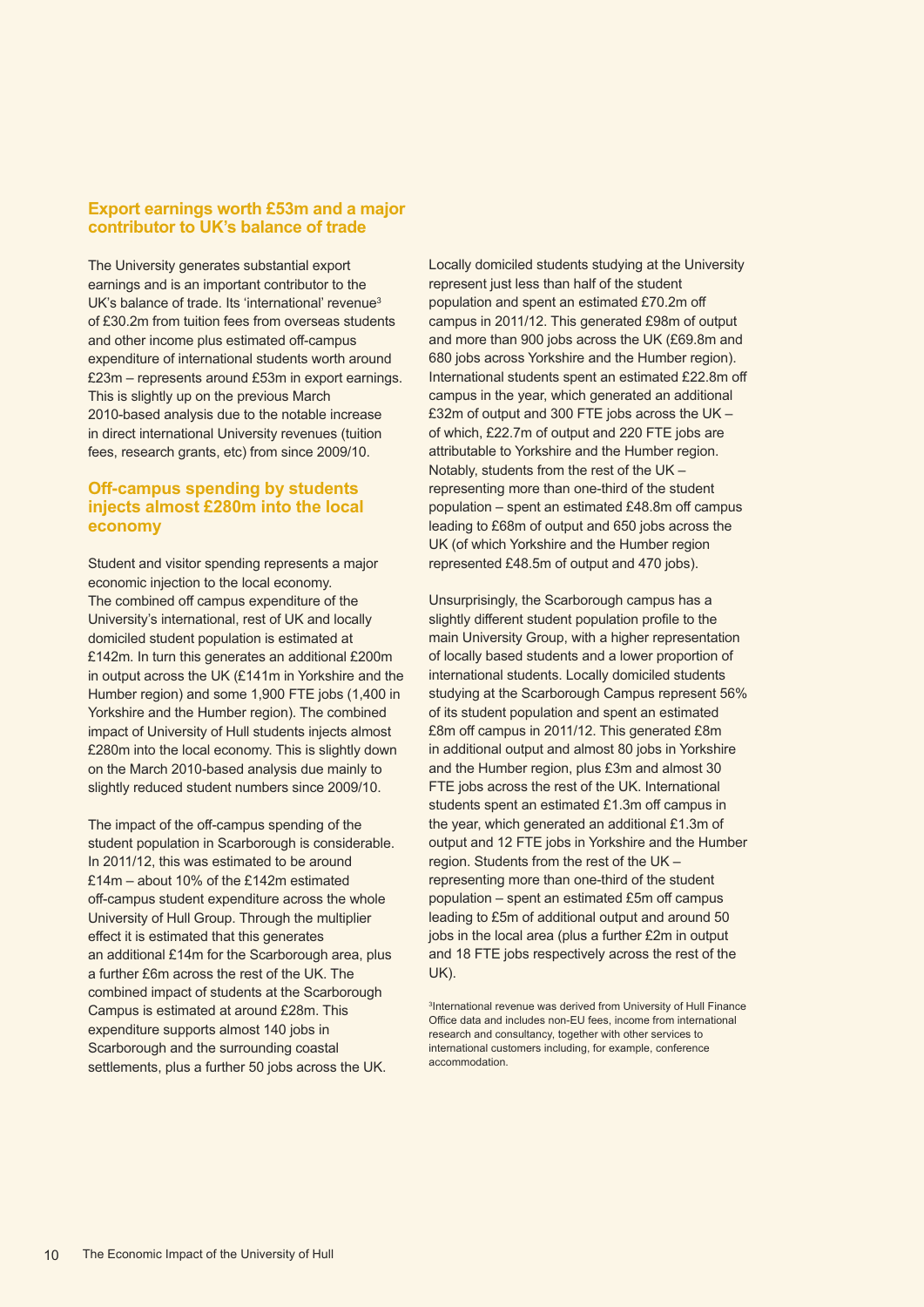#### **Additional value leveraged to UK of over £420m and 4,050 jobs**

Removing the University's own direct turnover of £172m from the global value leaves indirect additional knock-on output of £421m and 4,050 FTE jobs across the UK. Within Yorkshire and the Humber region, this represents £303m in output and 3,100 FTE jobs. This is the total net effect or added value generated by the University's presence in the area and is broadly on a par with the March 2010-based analysis.

The Scarborough Campus provides additional added value of £28m in the Scarborough and wider settlements, plus a further £10m across the UK economy. It supports 320 indirect jobs in the local area and 100 further jobs throughout the UK. This is a considerable contribution to the local Scarborough economy and would not occur were the University campus not located in the town.

#### **£220m additional output and 2,200 jobs at UK level based on University turnover alone**

The University's turnover of £172m in 20011/12, excluding student and visitor spend, itself generates additional indirect knock-on benefits worth £220m to industries across the UK, of which £162m relates to industries in Yorkshire and the Humber region. Manufacturing, wholesale and retail and business activities all feature prominently. It represents a considerable economic impact in terms of employee spend and the purchasing behaviour throughout the University's supply chain. This is slightly up on the previous March 2010-based analysis due to the slight increase in University turnover since 2009/10. Through its spending and activities and those of its staff, the University generates 2,200 jobs across the UK (Yorkshire and the Humber region = 1,700) – a total direct and secondary FTE UK jobs impact of 4,300. This is slightly down on the March 2010-based analysis due to a reduced FTE workforce since 2009/10.

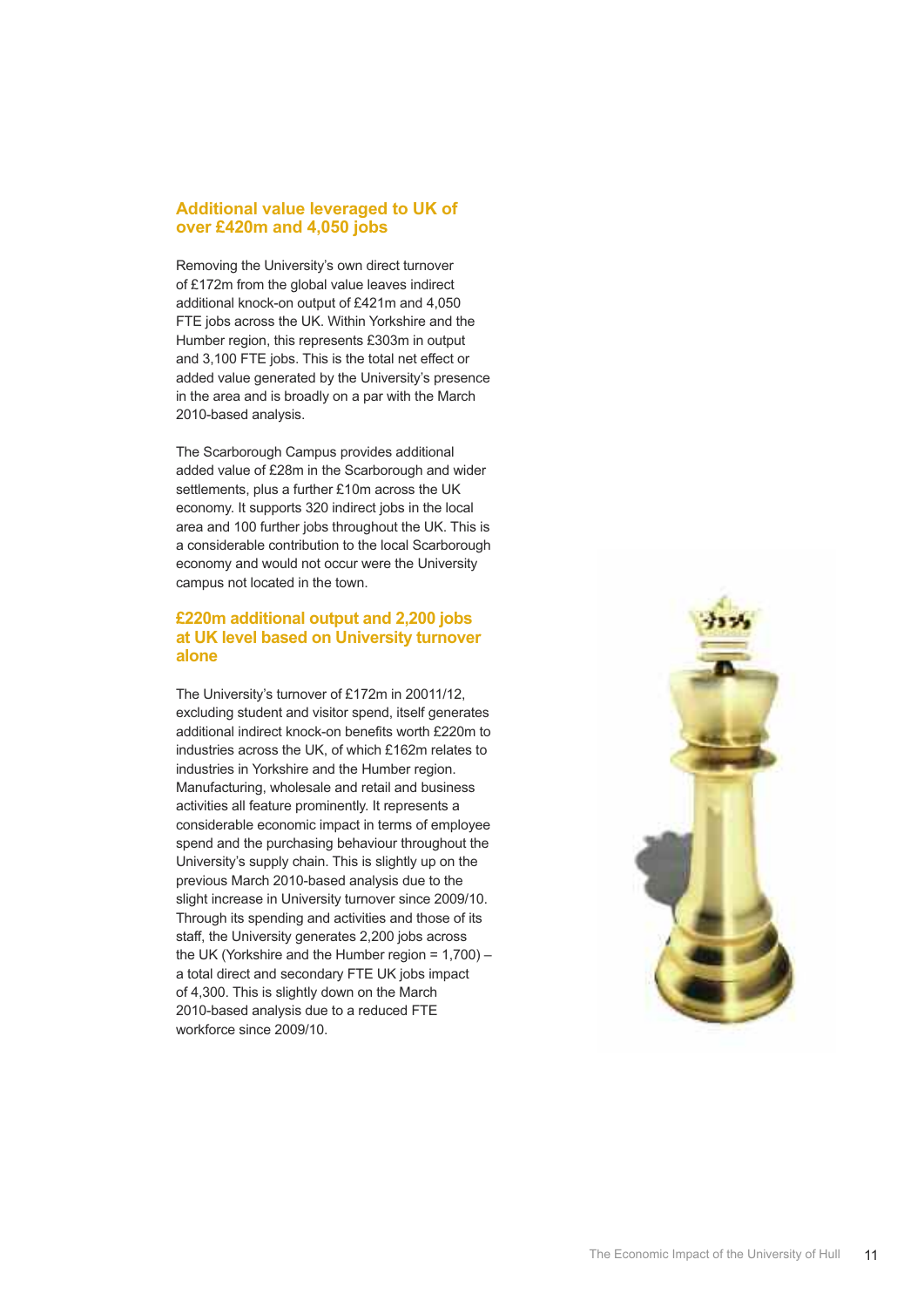

#### **Figure 6: Additional sectoral output generated by University of Hull expenditure, 2011/12**

Source: Derived from Universities UK Economic Impact Model (2009), Viewforth Consulting for University of Hull, March 2011 and updated for latest 2011/12 Financial Statement.

Direct turnover at the Scarborough Campus of £14.3m in turn is responsible for generating indirect economic benefit worth an additional £13.5m for the Scarborough economy and supports 180 jobs. It also generates a further £5m at the UK level and supports an additional 50 jobs. This results in a total direct and secondary FTE UK jobs impact of almost 460 FTE jobs.

#### **The multiplier effect generated by the University is considerable**

The economic multiplier effect of money handled by the University is considerable. The total UK employment impact per £1m handled by the University is around 25 FTE – comprising 12 FTE jobs directly in the University, 10 FTE additional jobs in the Yorkshire and Humber region, plus three additional jobs in the rest of the UK. This is slightly down on the March 2010-based analysis due to a reduced FTE workforce since 2009/10 but is nevertheless an impressive return on monies vested in the University.

The total UK employment impact per £1m vested in the Scarborough Campus is greater than the University of Hull as a whole at 32 FTE jobs – this comprises 16 direct jobs at the campus, 13 within Scarborough and across the wider Yorkshire and Humber region, plus a further three jobs across the rest of the UK. It points to a slightly greater return on investment but it should be noted that this calculation does not fully reflect the associated costs of the shared corporate services and support and departmental academic and research links provided to the Scarborough Campus which are subsumed by the University of Hull Group.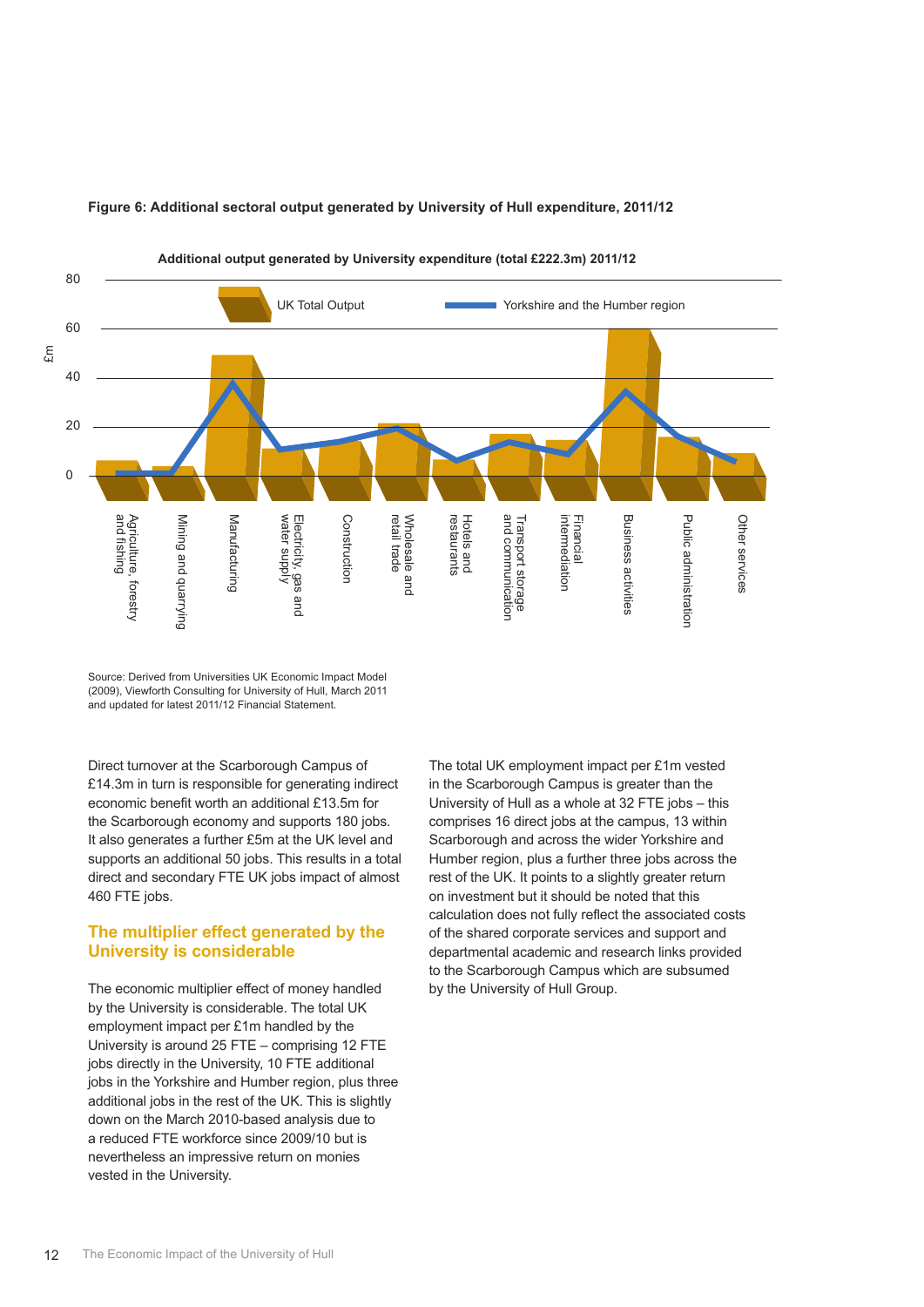*University of Hull – Venn Building*